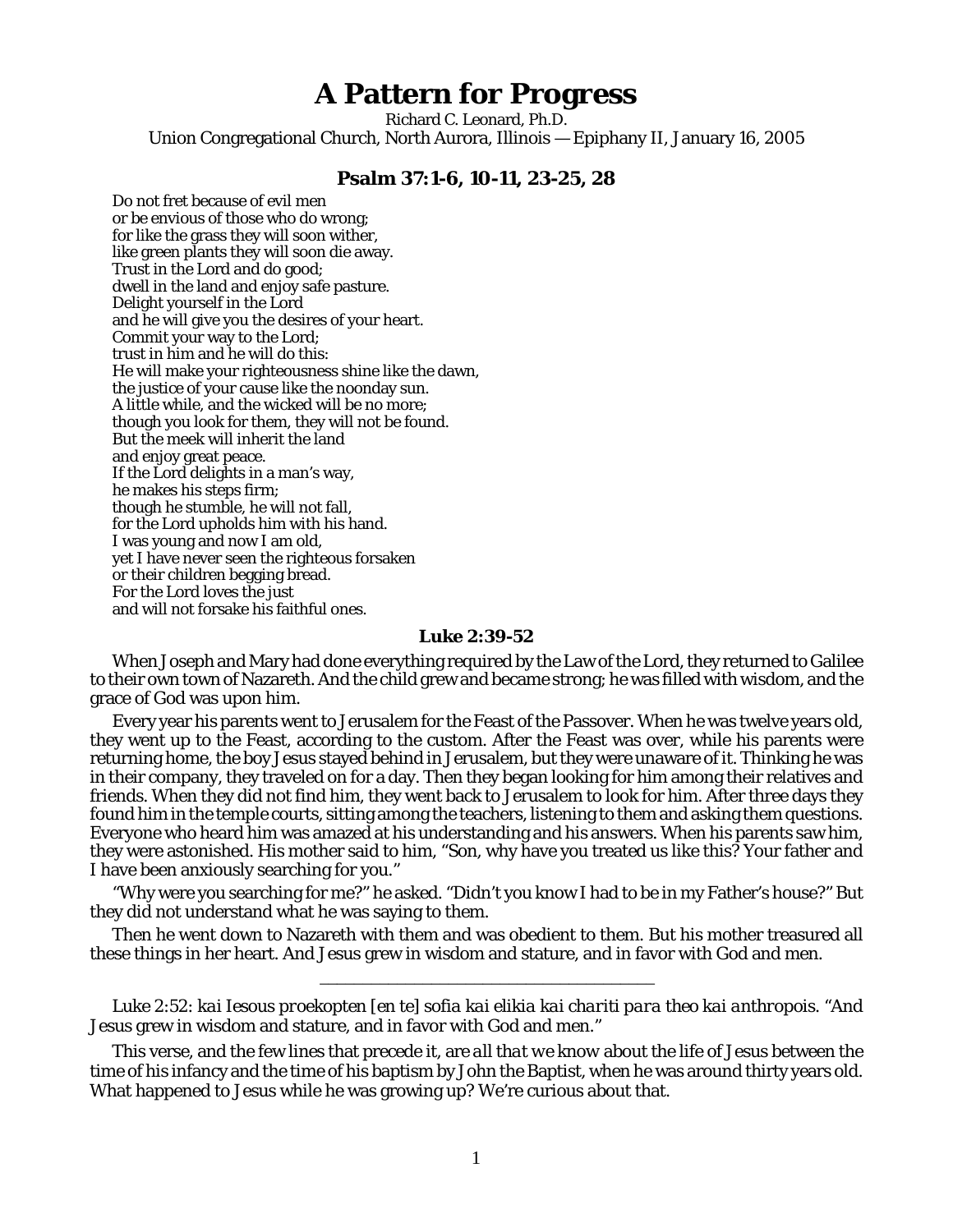Some of the early Christians were just as curious, if not more so, and they fashioned some pretty fanciful stories about him to fill the gap. The boy Jesus made twelve sparrows out of clay, and when he clapped his hands they flew off. Visiting a dyer, he dipped several sheets of cloth into a vat of black dye; when the dyer complained to Mary, Jesus took them out one by one, each dyed a different color as the dyer requested. Jesus humiliated his old teacher by giving more esoteric explanations of the meaning of Hebrew letters than the teacher could come up with. When Joseph the carpenter had trouble fitting pieces of wood together, Jesus just blessed them and they fell into place. A local bully broke Jesus' sand castles with a stick, and Jesus spoke a word that withered him on the spot. The other kids wouldn't play with Jesus, so he turned them into goats.

These are only a sample of the antics attributed to the miracle-working "Super-Boy" that we find in the so-called "Infancy Gospels," and apocryphal books like the Gospel of James or the Gospel of Thomas. If we're tempted to think some of the stories we read about Jesus in the Bible sound too miraculous to be true, we should compare them with the stuff that didn't make it — really far-out, goofy and even not very nice stories that aren't worthy of our Lord.

But there's nothing far-fetched or miraculous about the incident that was read to us this morning from the second chapter of Luke's Gospel. In some ways it's a pretty down-to-earth story, something that could happen to us, perhaps a parent's worst nightmare. It reminds us of the movie *Home Alone.* In that film the family takes a plane trip, and when they reach their destination they discover they had forgotten one of the boys! Everyone thought he was with somebody else — just as, in our passage from Luke, Jesus' parents went a day's journey toward Nazareth before they realized Jesus was still back in Jerusalem.

Were they careless parents, to go that far without knowing for certain where he was? We have to put this story into its cultural setting. Whole villages would travel together up to Jerusalem for the Feast of Passover, and many villagers would be related to one another. It was a logical assumption that Jesus was somewhere else in the party, perhaps with neighbors or cousins. Families in ancient Jewish culture were *extended families,* not the *nuclear family* we have today. Besides, Jesus was twelve years old. In that culture, that's when a boy became a man. They didn't have a special world of teen-age life back then. When a boy reached the age for his *bar mitzvah*, he was ready to start moving into the world of adult male responsibilities. And a girl might be married at thirteen or fourteen. You had to grow up fast, because life was too short to prolong your childhood any longer than necessary. At age twelve, Jesus could very well be expected to be responsible for himself.

So what's remarkable about this story isn't that Jesus' parents didn't miss him for a whole day. What's remarkable is where they finally found him when they went back to the city. He wasn't where we, today, might expect to find a teenage boy that stayed behind after a trip to the city. We might look for him at Best Buy, or someplace where he could be trying the latest computer games. Or maybe we'd look in SportMart, or the Cinema. Whatever ancient Jerusalem had for amusement or entertainment, that must have been where Joseph and Mary first looked for Jesus, because Luke tells us it took three days before they finally found him — in the Temple, discussing theology with the experts! It seems they didn't quite understand why Jesus wanted to be there. "How could you do this to us?" Mary asked. "Your dad and I have been looking all over for you!" And they didn't understand Jesus' answer: "Why were you looking for me? Didn't you know I need to be in my Father's house?" Luke tells us that Mary really had to think about these things, turning them over in her mind  $-$  "treasuring them in her heart"  $-$  as the days and years wore on.

No, Jesus wasn't the "Super-Boy" of those apocryphal stories. He's "the Word made flesh," a human being with all the attributes of humanity. He was, as the writer of Hebrews says, "one who in every respect has been tempted as we are, yet without sin" (Hebrews 4:15). So when we read about how he grew up, we can understand that his growth is something of a pattern for our own progress and maturing as the Lord's people. Beholding the glory of the Lord, Paul says, we're "being changed into his likeness from one degree of glory to another" (2 Corinthians 3:18). Can we do miracles, as Jesus did? Jesus promised we would do even *greater* things than he did, because he has gone to the Father (John 14:12). We might be able to do far more than we think we can, through the power of the Holy Spirit, just as Peter and the apostles did.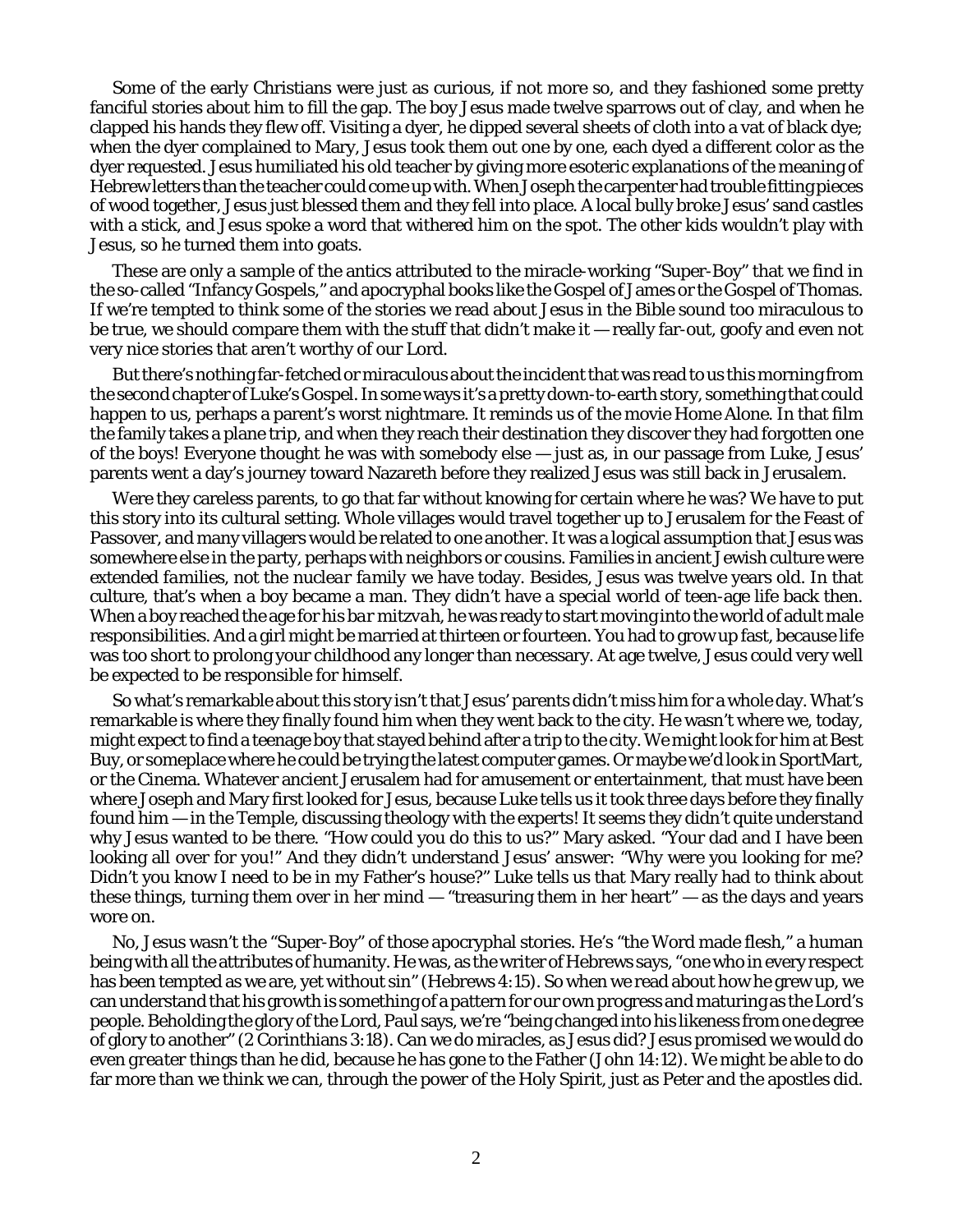But even if we aren't able to emulate the healing miracles of our Lord, we can still follow him on the path to maturity as servants of God.

Luke outlines that path in the one verse of Scripture that covers everything we really know about Jesus from the time he was twelve till he began to preach the message of the kingdom of God. The redeeming work of Christ was a reality in the plan of God "before the foundation of the world" (Revelation 13:8), but at the human level it had to manifest itself in a "normal" process of growing up. Jesus had to be prepared for his ministry, and Luke gives us a window into how he was prepared: "And Jesus grew in wisdom and stature, and in favor with God and men." In this incident from chapter 2 of his Gospel, we see another *epiphany*, a revelation of God the Father at work in the Son — A Son who told his earthly parents, "Didn't you know I had to be in my Father's house?" What can we learn from this *epiphany?*

First, Jesus progressed in *wisdom.* What does the Bible understand by this word *sophia,* translated "wisdom"? It doesn't mean having a lot of book learning, technical skills or arcane knowledge about some complicated subject. Wisdom, in Scripture, is always practical. It's the ability to cope with the situations of life, the ability to handle relationships and deal with moral issues. All the knowledge in the world won't help a person whose life is falling apart because of bad decisions he's made. Wisdom helps us to make good decisions, and *good* decisions are those that take the Lord into account. The wisdom books of the Bible steer us in that direction; Proverbs says, "The fear of the Lord is the beginning of wisdom, and the knowledge of the Holy One is insight" (Proverbs 9:10). Ecclesiastes urges us, "Fear God, and keep his commandments; for this is the whole duty of man" (Ecclesiastes 12:13).

Obviously, making good and wise decisions must mean making decisions according to God's pattern for human life. And that means knowledge of the Word of God is essential to growing in wisdom. We can't "write our own ticket," as far as our priorities and standards and values are concerned, and expect to live in wisdom. And we can't depend on the advice of friends or acquaintances, — or columnists or filmmakers or commentators — who don't understand God's purpose for his human family. As one of my college professors, Dr. Charlie Thrall, used to say, "You don't get wisdom by pooling ignorance." Wisdom begins in one place, and that's in the study and application of Scripture, especially those principles for life in the kingdom of God that Jesus lays down in the Gospels. The boy Jesus sets the pattern for us here, even at the age of twelve. It wasn't in the amusement parks or computer arcades where Jesus lingered — or whatever was their equivalent in old Jerusalem — when his parents left him behind. They found him in the Temple, asking deep and perceptive questions of the teachers of the Law. And "everyone who heard him was amazed at his understanding and his answers" (Luke 2:47).

When wisdom from the Lord replaces the so-called wisdom of the world, it makes a big difference in your life. Before I knew the Lord I was a prisoner of my emotions; I became hurt and angry over slights, real or imagined, and it tore my life apart. My Ph.D. did nothing for me then. I had to come to the place where I realized my ignorance of true wisdom, and submitted to the wisdom of God. After that, things began to change. Do I still take offense and become tempted to lash out at people whom I think have crossed me? Of course I do! But now that little voice speaks in my head saying, "You're not going to react to this as you would have before. You're going to do the right thing and conduct yourself in a way that honors the Word of God." That little voice saved me this week when something happened that made me feel "put down."

There are lots of ways to grow in this wisdom that comes from the Lord. Join a Sunday school class that studies the Scripture. Start a Bible study group in your home and invite mature Christians to be part of it. Listen to the Bible on cassette tapes while driving through rush hour traffic. Pick up good teaching on Christian radio and television. Do some personal study with a good book for a guide. "Grow in wisdom" as you apply the Word to the issues you face in community, family and personal life.

Second, Jesus progressed in*stature*. The Greek word*elikia* can mean either physical stature or coming to an appropriate stage of life. Both are important. As to physical growth, let's consider the question of healthy living. Early last year my doctor strongly suggested I drop my weight, which was pushing 185 pounds. Now, I love to eat — as most of us do! But I went on a low-carb diet and lost those 20 or 25 extra pounds. I can tell the difference when I try to wear some of my old clothes that haven't been altered. Along with that my cholesterol numbers came out great — which was my doctor's main concern.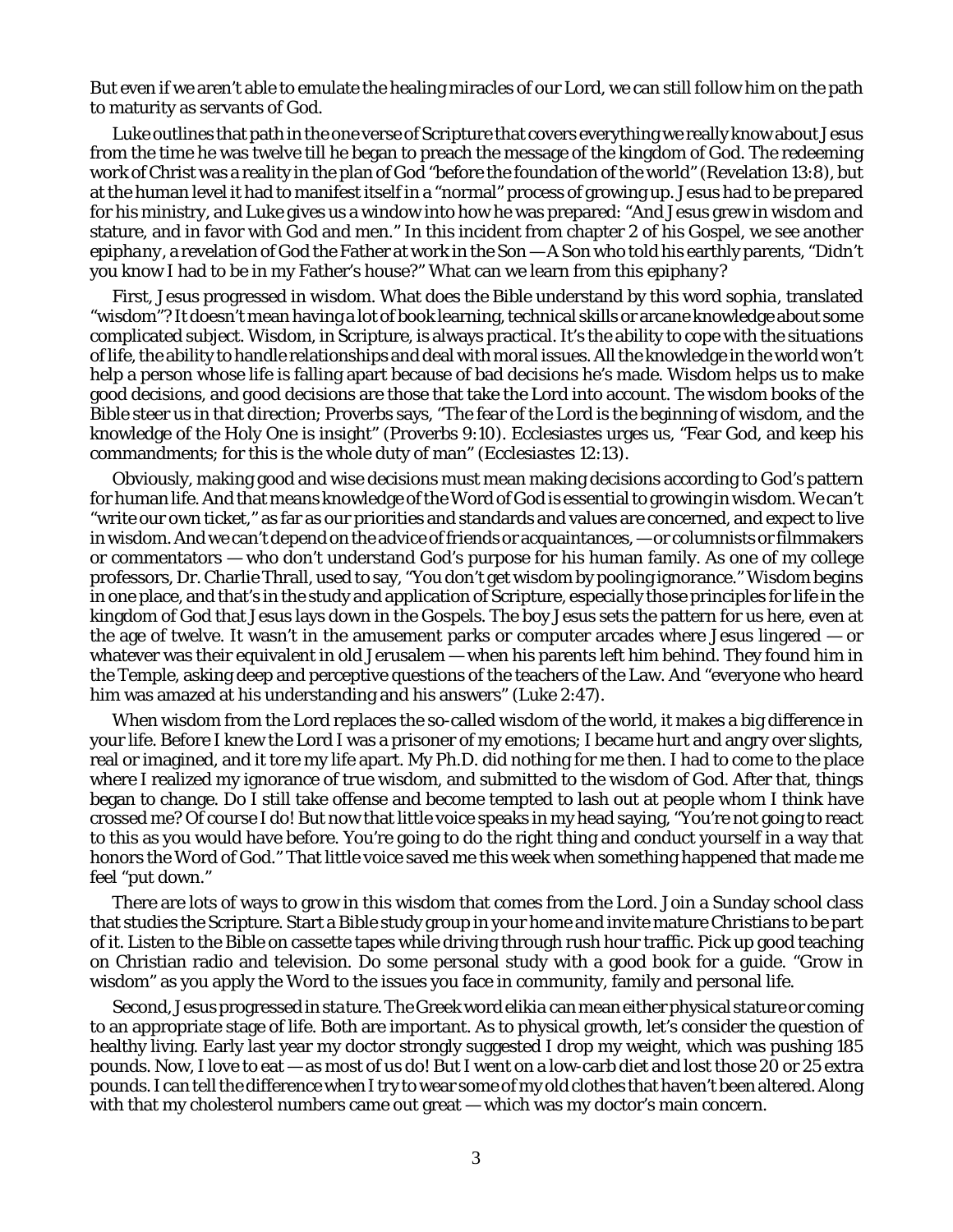I don't know what all your health issues are, though I'm aware that many of you are dealing with serious conditions, some of them long-term. I have to say I admire you for your faithfulness in serving the Lord despite those limitations. Whether or not you're in reasonably good health, what can you do *now* to preserve your health through diet, exercise, rest, or giving up harmful habits such as the use of alcohol or tobacco? Our body is a temple of the Holy Spirit, and the Lord intends for us to use and enjoy it for his glory. Jesus "grew in stature," Luke tells us. That must mean he took care of himself physically, even as he progressed through the stages of youth and young manhood and attained the stature of a "prophet from Nazareth" (Matthew 21:11) — a preacher bringing the word of the kingdom and healing in the power of God, so that the report of his ministry went out through that entire district (Matthew 9:26).

Third, Luke tells us that Jesus progressed "in favor with God and men." The English translation here might be a bit misleading. We know that Jesus certainly enjoyed the favor of God, but after he started preaching he wasn't always favored by people. His message of the kingdom wasn't what some folks wanted to hear, because it turned their comfortable world upside down. Jesus was surely not one of the Pharisees' favorite people. But the Greek here suggests another nuance: *chariti para theo kai anthropois.* The word *charis* means "grace" or "gifting." It wasn't that everyone *liked* Jesus, but that he was *gifted* with people — he had the ability to understand and help them. As Peter puts it in Acts 10:38, "God anointed Jesus of Nazareth with the Holy Spirit and with power; . . . he went about doing good and healing all that were oppressed by the devil, for God was with him." Jesus was able to help others because he understood what was in their hearts. The Gospels are filled with stories of how he healed their diseases, forgave their sins, cast out those demons that oppressed them, enlightened them about the ways of the Lord, and gave them a vision for what life could be in the presence of the living God.

We can't control whether people favor us or like us, but we *can* grow in our sensitivity to the needs of others, and we can cultivate our ability to help them. One way to help others is simply to be a good listener. All the pious advice in the world may not help those hurting people we know. But just spend time with them and listen to their story, and then pray with them — and they may well sense that the Lord and his people really do care, and take courage amidst all their difficulties.

Of course, there are many other ways to grow in giftedness with others, and sometimes when we help others we help ourselves. I recall many years ago, when I was going through a bad time in both my marriage and my job, I knew a family in the church I attended in which the husband was completely paralyzed in bed, and even had to be fed through a tube. I learned that he had grown up in Boston. I had spent twelve years in Boston attending graduate school, and being a camera buff I had a good collection of slides of historic old buildings and other scenes. I took my projector over to the family's home, having turned all the slides sideways so the man could see them from his angle. It was a small thing, but I felt better about myself after this act of kindness. And I wasn't even a Christian in those days. How much better if I had been able to pray with this family going through such difficulty and encourage them in the Lord. Follow the example of Christ. Do what you can to "go about doing good," and begin to grow "in favor with God and men." As we read in Psalm 37, "Trust in the Lord and do good.... If the Lord delights in a man's way, he makes his steps firm" (Psalm 37:3, 23).

We could say more about this, but our time is nearly gone. Here are a couple of final thoughts about our text: "And Jesus grew in wisdom and stature, and in favor with God and men." First, Jesus establishes a pattern for us of well-rounded maturing in a life that honors God. Some of you are familiar with the 4-H clubs. The four H's stand for Head, Heart, Hands and Health. My father was involved in the 4-H as a country preacher in Vermont in the 1930s, and I remember something interesting he once mentioned: those four H's come right out of our verse, Luke 2:52. Wisdom — the head. Stature — our health. Hands — our outreach to others. Heart — our love for God. It's a pattern for a life of wholeness that reflects God's blessing; as Paul says, "God is at work in you, both to will and to work for his good pleasure" (Philippians 2:13).

Second, Luke says, "Jesus *grew.*" Other translations are, "Jesus *increased"*or "Jesus *progressed."* The Greek verb *prokopto* doesn't speak of passive progress. It's based on a word that means "to beat." Jesus "beat his way forward" to attain these qualities of growth, my Dad used to say. Our progress toward the Christlike life isn't going to take place if we just sit around waiting for it to happen. The Lord has maturity